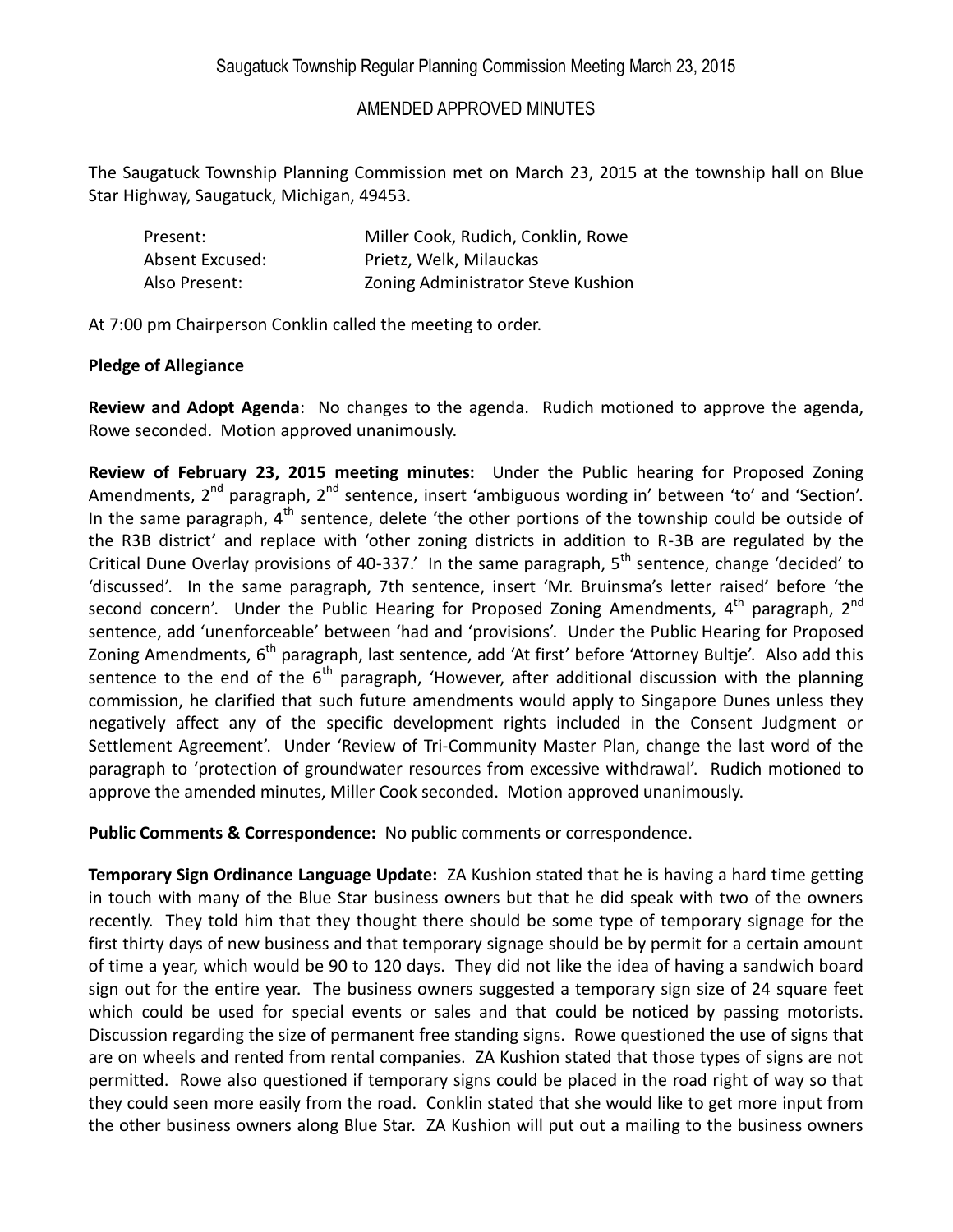## AMENDED APPROVED MINUTES

and will also put a notice in the newspaper.

**Review of Tri-community Master Plan:** Rudich stated that all references to the R4 zoning district should be removed from the Tri-Community Master Plan. The tables that are included will also change because of the elimination of the R4 zoning district. Milauckas wrote, via e-mail correspondence, that there is still work to do in Chapter 9, Table 9-1 and the build out analysis is easier now that we have pulled R4 out of the zoning ordinance. He also wrote that since the south Dennison Singapore Dunes property is no longer in the township, there should be less acreage to include in the potential build out population. Rudich stated that this was already excluded from the numbers but he will double check on it. Milauckas also wrote that the related potential build out factor of 2.9 on page 9-3 will need to be adjusted to account for the decrease and increase in population as of 2010 and 2000. Rudich stated that he thought that the adjustment had already been made but he will double check on it. Milauckas also wrote that since this update will come out sometime in 2015, would it make more sense to stick with only 2010 census data rather than include the 2012 estimates. Everyone agreed that they would like to keep it the way it is. MIlauckas also wrote that the last paragraph on page 9-1 appears to contain an inconsistency regarding smaller household size in the township versus an increase in household size in all the tri-communities. Rudich will clarify with Milauckas regarding this issue. Miller Cook stated that while there are several policies in the Tri-Community plan dealing with water, none of them specifically deal with excessive water withdrawal. Rudich stated that the portion that Miller Cook was referring to is a section that would be subject to all three municipalities and they would all have to agree on an addition or change to that section. Rudich also stated that Kalamazoo Lake Water & Sewer has discussed this issue and already has a policy in place that the township has agreed on dealing with water preservation and wellhead protection. Miller Cook stated that her proposed change deals with the feasibility of protection of excessive water withdrawal and that if it wasn't feasible for the other communities, it would not be applicable to them. Rowe asked if the township has authority over the groundwater. Miller Cook stated that she thought that the township did have the authority. ZA Kushion will check on who has the authority to regulate who can withdraw groundwater. Discussion regarding the problems of excessive water withdrawal that has happened throughout the state. Conklin read aloud the portion of the Tri-Community plan dealing with water. Discussion regarding language to add to the plan to deal with excessive groundwater withdrawal. Rowe motioned to add to the Tri-Community plan as a third policy under the water section of the plan 'To minimize potential for diminishment of groundwater flows or levels'. Miller Cook seconded. Motion approved unanimously. Rudich stated that he thought that sometime in the future, the township should possibly consider having its own master plan.

**Review Budget Reports and Information:** The township is within budget.

**Township Board Updates:** No updates from the Township Board.

**Next Planning Commission Meeting:** The next Planning Commission meeting will be on April 27, 2015.

Meeting adjourned at 8:06 pm.